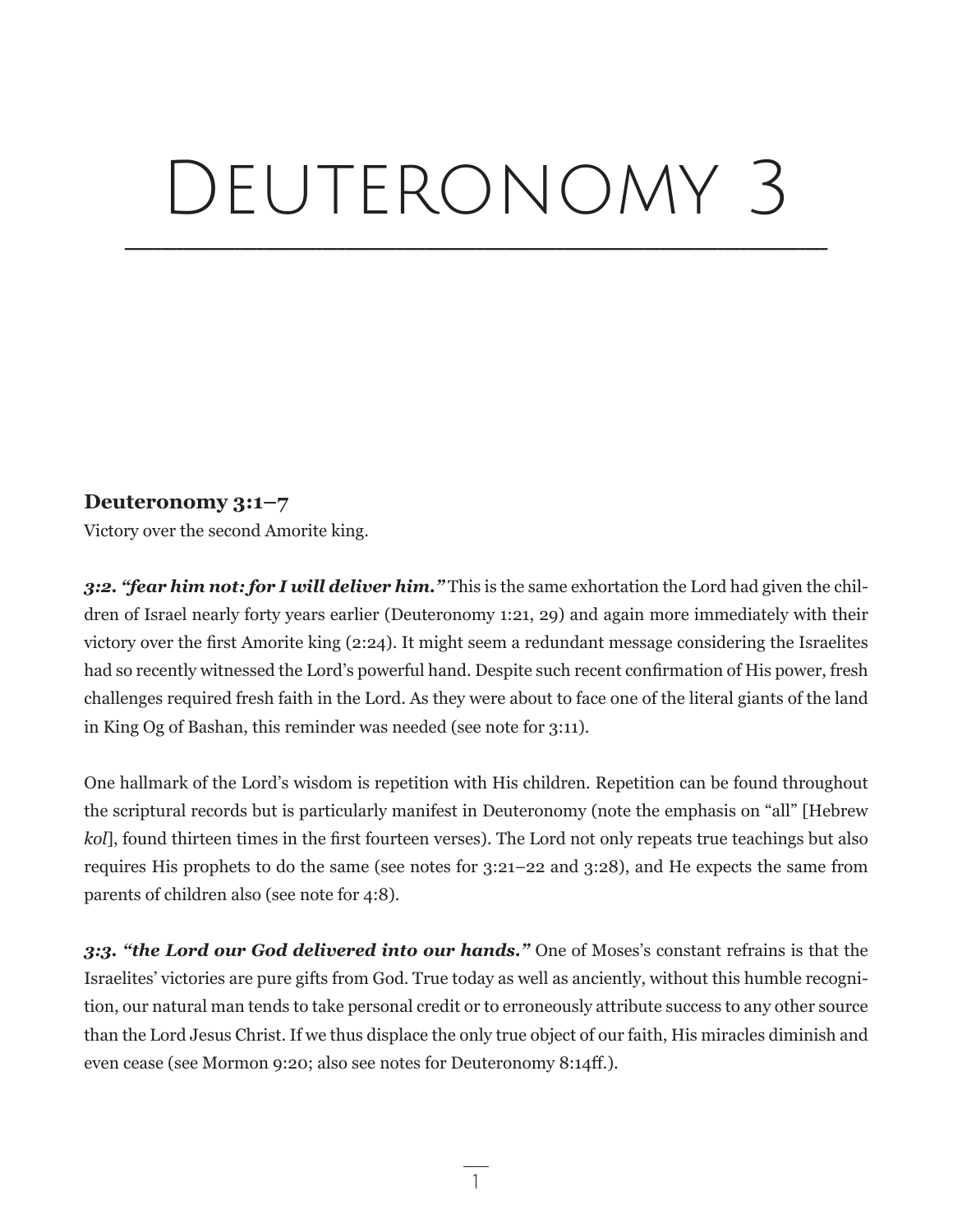#### *3:6. "we utterly destroyed them."* See note for Deuteronomy 2:34.

*3:6. "even as we did unto Sihon."* In both cases, the Israelites conquered just as God had promised they would (see 3:2; also 2:24, 31).

### **Deuteronomy 3:8–17**

Reuben, Gad, and half of Manasseh received land inheritances on the east of Jordan.

*3:11. "of the remnant of giants."* Og seems to have been a physical giant. The cubit dimensions we have of his bed measure thirteen and a half feet long by six feet wide, making it big enough to fit a gigantic human being. We are reminded of this when the original Israelite scouts claimed that the inhabitants of the promised land were "greater and taller than we; . . . we have seen the sons of the Anakims there" (Deuteronomy 1:28). Compare the Numbers account: "There we saw the giants, the sons of Anak, . . . and we were in our own sight as grasshoppers, and so we were in their sight" (Numbers 13:33), which gives insight into the challenge the Israelites perceived in facing such daunting combatants. In this way, Moses's rather pithy account here in Deuteronomy of conquering all their armies and cities (which their faithless forefathers had originally described as "walled up to heaven" in Deuteronomy 1:28) emphasizes the miraculous power of God. Here Moses emphasized that the Lord is powerful enough to overcome every obstacle, no matter how enormous or impossible it may appear.

*3:12–13, 16. "and the cities thereof, gave I unto the Reubenites and to the Gadites . . . unto half the tribe of Manasseh.*" We learn in Numbers 32 that these tribes who had many herds had requested to receive the livestock-friendly lands of Bashan and the northern parts of Transjordan. This provides context for Moses's requirements that they still provide military support for the rest of the conquest after settling their wives, children, and herds (see Deuteronomy 3:19).

# **Deuteronomy 3:18–29**

The Lord commanded that Reuben, Gad, and half of Manasseh provide fighting men to stay in the troops for the rest of the western conquest and that Moses encourage Joshua to lead the rest of the campaign. He also reaffirmed that Moses would not accompany Israel across the Jordan.

*3:21–22. "Thine eyes have seen. . . . Ye shall not fear."* Moses reminded Joshua that he had seen that the Lord is powerful enough to conquer Israel's enemies, encouraging him to have the faith that the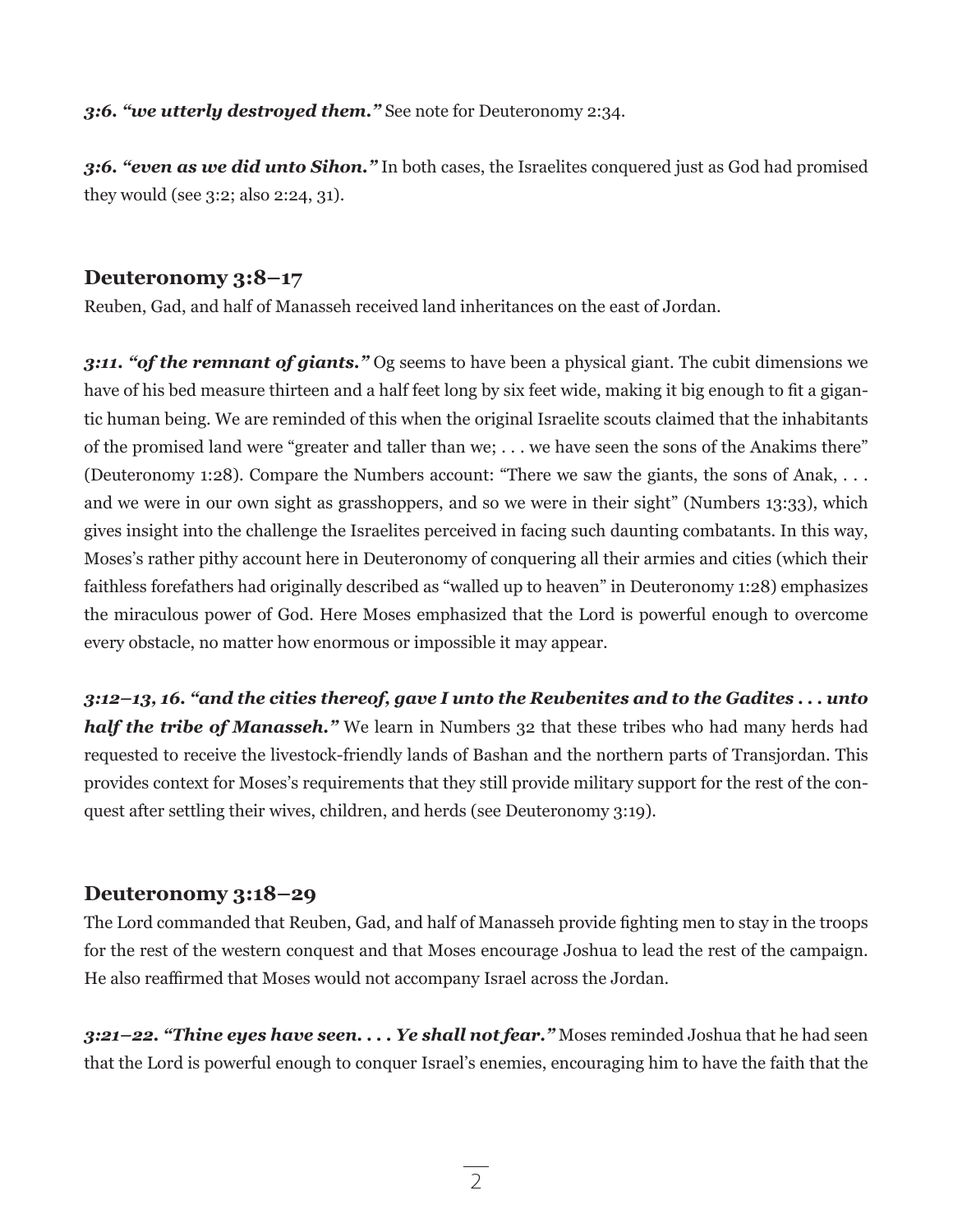Lord will continue to "fight for you" (verse 22). Looking back on God's saving acts promotes faith for future battles, providing a template for overcoming the temptation to "fear them" (verse 22).

Elder David A. Bednar has highlighted the faith-building effect of remembering our personal experiences with the Lord's deliverance so that we can press forward through each new trial in our mortal probation. He defined

three basic elements of faith: (1) faith as the *assurance* of things hoped for which are true, (2) faith as the *evidence* of things not seen, and (3) faith as the principle of *action* in all intelligent beings. . . .

Faith as the evidence of things not seen looks to the past and confirms our trust in God and our confidence in the truthfulness of things not seen. We stepped into the darkness with assurance and hope, and we received evidence and confirmation as the light in fact moved and provided the illumination we needed. The witness we obtained after the trial of our faith (see Ether 12:6) is evidence that enlarges and strengthens our assurance.

Assurance, action, and evidence influence each other in an ongoing process. . . . These three elements of faith—assurance, action, and evidence—are not separate and discrete; rather, they are interrelated and continuous and cycle upward. And the faith that fuels this ongoing process develops and evolves and changes. As we again turn and face forward toward an uncertain future, assurance leads to action and produces evidence, which further increases assurance. Our confidence waxes stronger, line upon line, precept upon precept, here a little and there a little.<sup>1</sup>

*3:24. "what God is there in heaven or in earth?"* Moses's exuberant (and for us modern readers, rhetorical) question highlights the difference between monotheistic Israel and their polytheistic neighbors. The ancient world's cultures were full of many beliefs and faith traditions, often featuring a multiplicity of deities.

In the Exodus account we are shown that the Egyptians deified nearly everything, including the sun, frogs, and flies in their pantheon of gods. These false deities were decisively shown to be no gods at all in the ten plagues—"that thou mayest know that there is none like unto the Lord."2 Even Jethro, Moses's father-in-law was impressed when he heard "how the Lord delivered them" (Exodus 18:8) and faithfully declared, "Now I know that the Lord [YHWH] is greater than all gods [*'elim*]" (Exodus 18:11).

<sup>1</sup> David A. Bednar, "Seek Learning by Faith" [address to Church Educational System educators, February 3, 2006], church ofjesuschrist.org.

<sup>2</sup> Exodus 8:10, 22; see also Exodus 7:5, 17; 9:14, 29; 12:12; 14:4.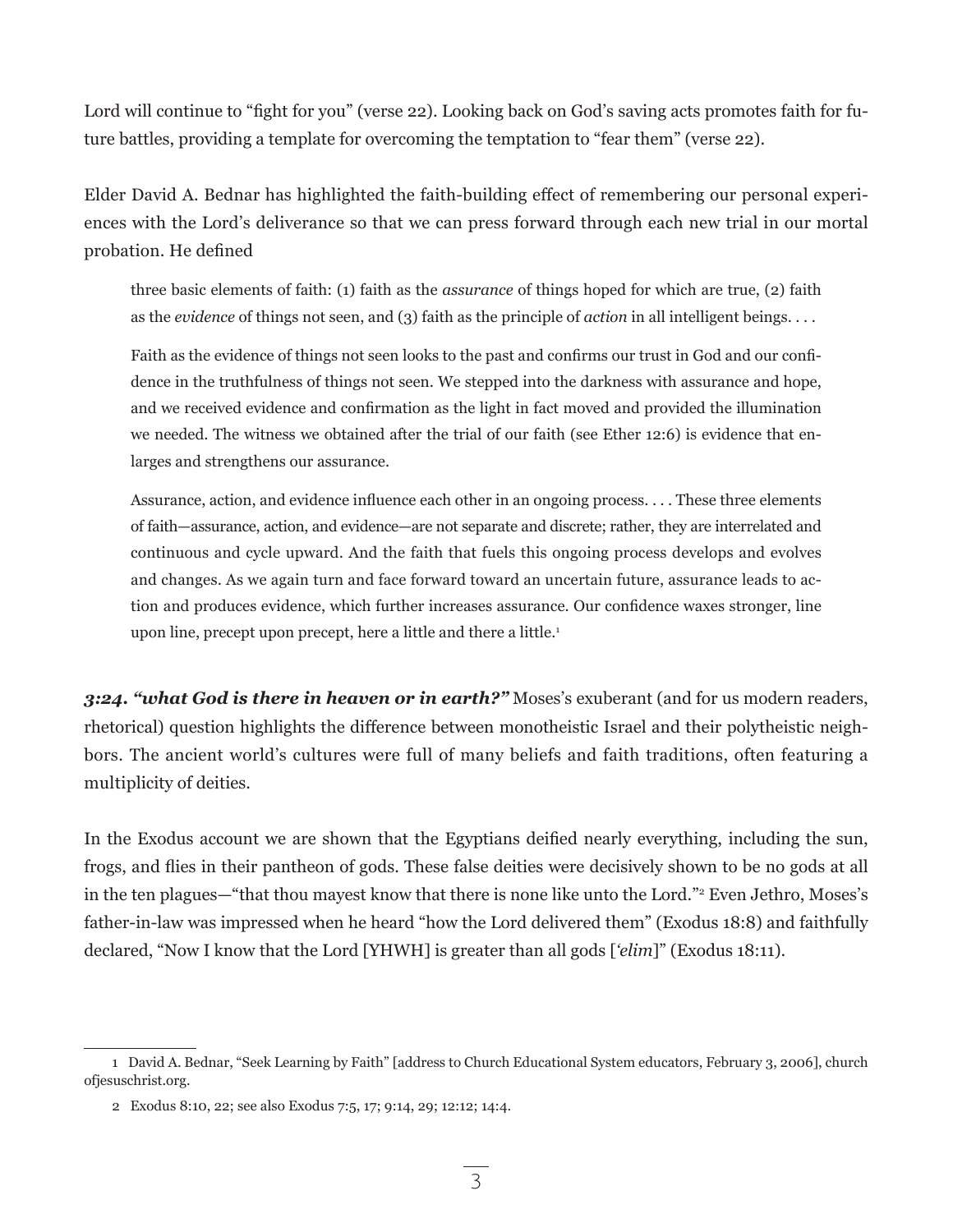Though modern culture has swung the faith pendulum from pantheism to secularism, the opportunity and challenge remains the same: will we "hear, O Israel: The Lord our God is one Lord"? (Deuteronomy 6:4).

*3:26. "the Lord was wroth with me for your sakes."* This is the second time Moses referred to the Lord's excluding him from eventually crossing the Jordan River and joining Israel in the promised land (see Deuteronomy 1:37; he referred to it for a third and final time in 4:21). This reference in chapter 3 has no immediate explanation beyond the context noted in chapter 1 with the scouting of the promised land by the tribal spies. The comment in chapter 4 is in reference to the Exodus from Egypt in general, which does not provide any explanatory insight. The account in Numbers chronicled an event not mentioned in Deuteronomy as the reason for the prophet's ban on entering the promised land (see Numbers 20:10– 12). Considering the only Deuteronomic context for Moses's exclusion is the incident with the spies, it suggests Moses may have displeased the Lord by capitulating to the people's suggestion to send spies (Deuteronomy 1:22–23). Again, our account here differs from the Numbers account, which reported that the Lord did direct Moses to send spies, but only to "search the land" (Numbers 13:2); perhaps the exclusion was because Moses added instructions for the spies to qualitatively judge the land and its people, including an assessment of their fortifications (Numbers 13:18–20). Either action could be seen as "adding" to the word of the Lord (prohibited in Deuteronomy 4:2), contributing to the people's doubt and therefore displeasing the Lord.

Despite any momentary error by Moses that kept him from joining Israel in the promised land, we clearly see the Lord's steadfast love and mercy as we learn of Moses's post-mortal ministry—when Moses ministered both as a translated being to Jesus, to Peter, James, and John on the Mount of Transfiguration (Matthew 17) and again as a resurrected being in our dispensation to Joseph Smith and Oliver Cowdery in the Kirtland Temple (Doctrine and Covenants 110). For further information on Moses's translation see notes for Deuteronomy 34:5–7, 10.

*3:26. "let it suffice thee."* The Lord kindly acknowledged Moses's yearning to enter the promised land with his people. Even so, for His divine purposes, it was not to be. One day God will fully unfurl His divine economy, but in the meantime He kindly yet firmly directs us to "be still and know that [He is] God" (Psalm 46:10). Like Moses, we are wise to be satisfied with the portion He allots as we believe and trust that "eye hath not seen, nor ear heard, neither have entered into the heart of man, the things which God hath prepared for them that love him" (1 Corinthians 2:9).

*3:28. "charge Joshua, and encourage him, and strengthen him."* This scene is reminiscent of Joseph Smith and Brigham Young as we see Moses pass the prophetic mantle to Joshua. Joseph had the seminal work, like Moses, but it would be Brigham whom the Lord would use to take modern Israel into